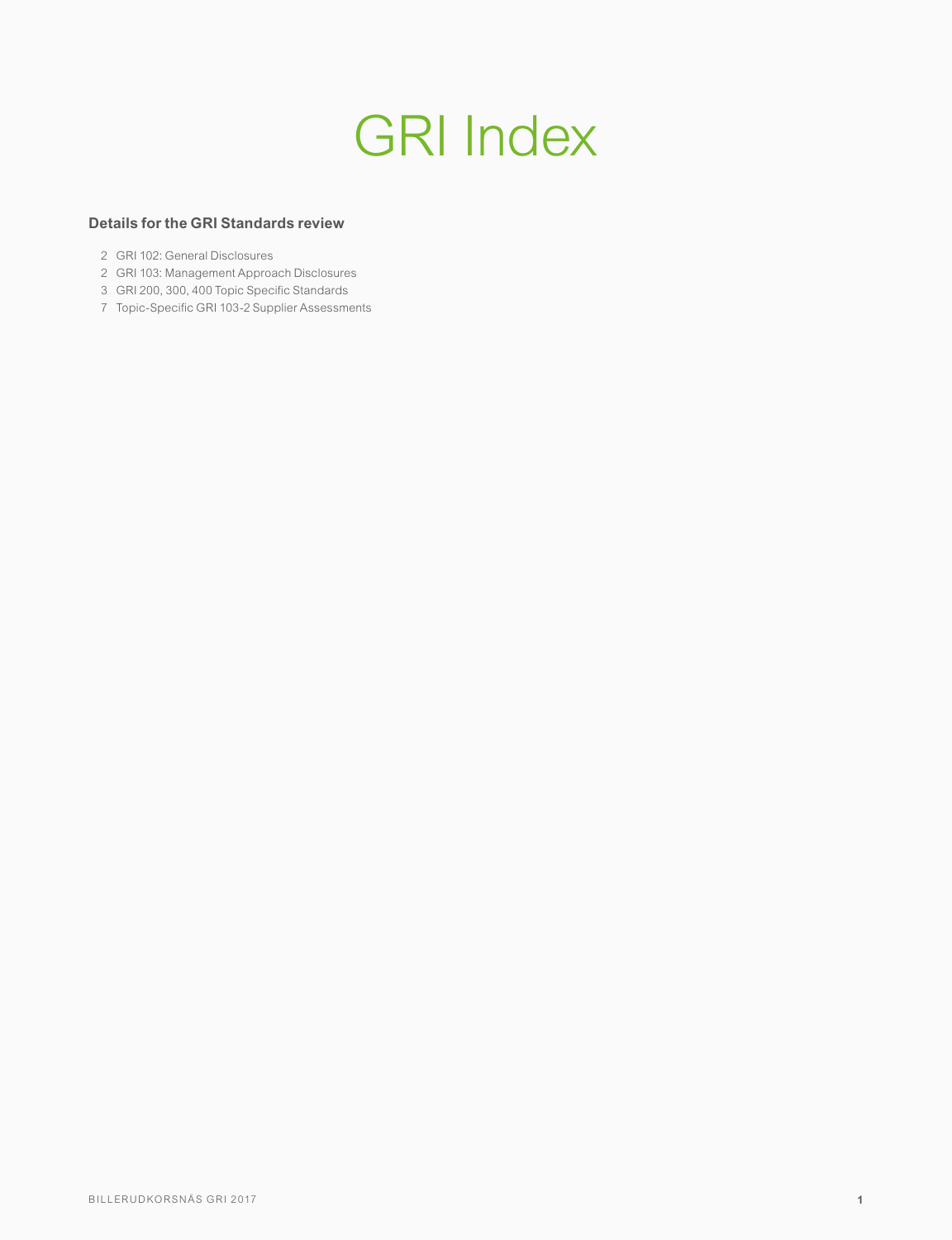# GRI Content Index

The Global Reporting Initiative (GRI) Content Index 2017 for this report is published as a standalone document and contains references to the required disclosures or reasons for omission, as well as additional data and information to supplement the 2017 BillerudKorsnäs' Sustainability Report.

This Content Index has been prepared in accordance with the GRI Standards: Core option. It contains the material sustainability topics that has been identified as arising both from our organizational impacts (the inside boundary) and our operational impacts (the outside boundary).

Based on the Sustainability report 2016, prepared in accordance with GRI G4, 18 of BillerudKorsnäs' material topics are discontinued either/and embedded into other topics. As a result, there are 25 instead of the originally identified 43 Billerud-Korsnäs' material topics.

The Index covers activities during the calendar year 2017. References to pages in the index below are to the Annual and Sustainability Report 2017.

# **General Standard Disclosures**

|                               | Indicator Description                                         | <b>Omission/Comment</b> | Page                          |  |  |
|-------------------------------|---------------------------------------------------------------|-------------------------|-------------------------------|--|--|
| <b>Organizational profile</b> |                                                               |                         |                               |  |  |
| $102 - 1$                     | Name of the organization                                      |                         | p.1                           |  |  |
| $102 - 2$                     | Activities, brands, products, and services                    |                         | Inside cover                  |  |  |
| $102 - 3$                     | Location of headquarters                                      |                         | Inside cover                  |  |  |
| $102 - 4$                     | Location of operations                                        |                         | Inside cover                  |  |  |
| $102 - 5$                     | Ownership and legal form                                      |                         | p. 47, 55                     |  |  |
| $102 - 6$                     | Market served                                                 |                         | Inside cover, p. 47           |  |  |
| $102 - 7$                     | Scale of the organization                                     |                         | p. 18-19, 47, 76-77, 113, 114 |  |  |
| $102 - 8$                     | Information on employees and other workers                    |                         | p. 114                        |  |  |
| $102 - 9$                     | Supply chain                                                  |                         | p. 30-31                      |  |  |
| 102-10                        | Significant changes to the organizations and its supply chain |                         | p. 18, 23                     |  |  |
| $102 - 11$                    | Precautionary Principle or approach                           |                         | p. 116                        |  |  |
| 102-12                        | External initiatives                                          |                         | p. 7, 28, 116                 |  |  |
| 102-13                        | Membership of associations                                    |                         | p. 116                        |  |  |
| <b>Strategy</b>               |                                                               |                         |                               |  |  |
| $102 - 14$                    | Statement from senior decision-maker                          |                         | $p.6-7$                       |  |  |
|                               | <b>Ethics and integrity</b>                                   |                         |                               |  |  |
| 102-16                        | Values, principles, standards, and norms of behavior          |                         | p. 22, 35-37, 56              |  |  |
| Governance                    |                                                               |                         |                               |  |  |
| 102-18                        | Governance structure                                          |                         | p. 27-28, 54-58               |  |  |
|                               | Stakeholder engagement                                        |                         |                               |  |  |
| 102-40                        | List of stakeholder groups                                    |                         | p. 9, 118-119                 |  |  |
| 102-41                        | Collective bargaining agreements                              |                         | p. 114                        |  |  |
| $102 - 42$                    | Identifying and selecting stakeholders                        |                         | p.8-9, 118-119                |  |  |
| 102-43                        | Approach to stakeholder engagement                            |                         | p. 118-119                    |  |  |
| 102-44                        | Key topics and concerns raised                                |                         | p. 33, 38, 45, 118-119        |  |  |
|                               | <b>Reporting practice</b>                                     |                         |                               |  |  |
| 102-45                        | Entities included in the consolidated financial statements    |                         | p. 97, 112                    |  |  |
| 102-46                        | Defining report content and topic Boundaries                  |                         | p. 112, 118 + GRI p. 2        |  |  |
| 102-47                        | List of material topics                                       |                         | p. 112, 118-119 + GRI p. 3-4  |  |  |
| 102-48                        | Restatements of information                                   |                         | p. 29, 113-114                |  |  |
| 102-49                        | Changes in reporting                                          |                         | p. 112                        |  |  |
| 102-50                        | Reporting period                                              |                         | p. 112                        |  |  |
| $102 - 51$                    | Date of most recent report                                    |                         | p. 112                        |  |  |
| 102-52                        | Reporting cycle                                               |                         | p. 112                        |  |  |
| 102-53                        | Contact point for questions regarding the report              |                         | p. 129                        |  |  |
| 102-54                        | Claims of reporting in accordance with the GRI Standards      |                         | p. 112                        |  |  |
| 102-55                        | <b>GRI</b> content index                                      |                         | GRI p. 1                      |  |  |
| 102-56                        | External assurance                                            |                         | p. 120                        |  |  |
|                               | <b>Management Approach</b>                                    |                         |                               |  |  |
| $103 - 1$                     | Explanation of the material topic and its Boundary            |                         | GRI p. 5-6                    |  |  |
| $103 - 2$                     | The management approach and its components                    |                         | GRI p. 5-6                    |  |  |
| $103 - 3$                     | Evaluation of the management approach                         |                         | GRI p. 5-6                    |  |  |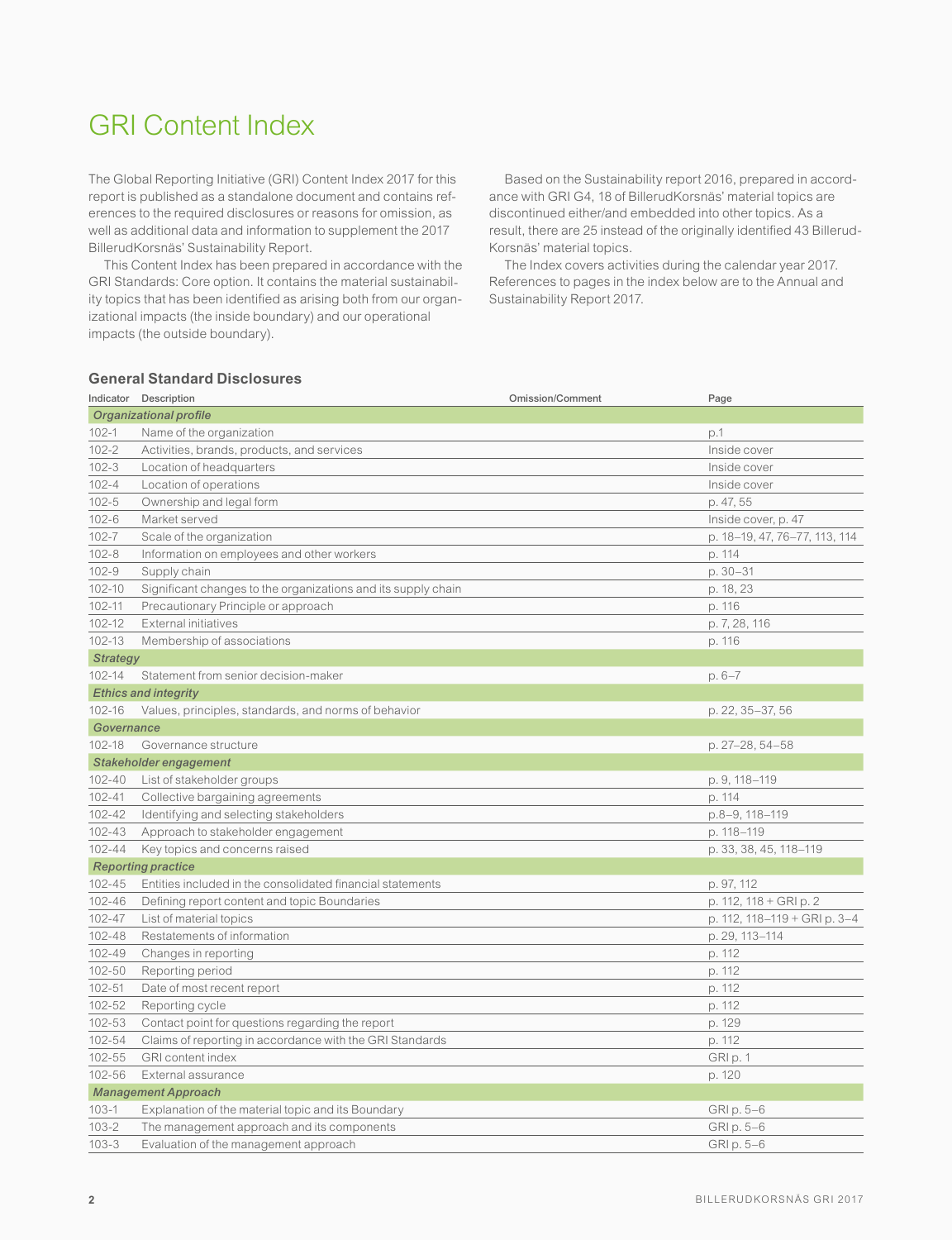# **Topic-Specific Standards**

Economic

| Material topic: GRI 201: Economic performance      |                                                                                  |        |  |  |
|----------------------------------------------------|----------------------------------------------------------------------------------|--------|--|--|
| $201 - 1$                                          | Direct economic value generated and distributed                                  | p. 115 |  |  |
| Material topic: GRI 205: Anti-corruption           |                                                                                  |        |  |  |
|                                                    | 205-3 Confirmed incidents of corruption and actions taken                        | p. 37  |  |  |
| Material topic: GRI 206: Anti-competitive behavior |                                                                                  |        |  |  |
| $206 - 1$                                          | Legal actions for anti-competitive behavior, antitrust<br>and monopoly practices | p. 37  |  |  |

# Environment

| <b>Material topic: GRI 301: Materials</b>         |                                                                                                                                                 |                                                                                                                                   |            |  |  |  |
|---------------------------------------------------|-------------------------------------------------------------------------------------------------------------------------------------------------|-----------------------------------------------------------------------------------------------------------------------------------|------------|--|--|--|
| $301 - 1$                                         | Materials used by weight or volume                                                                                                              | p. 113                                                                                                                            |            |  |  |  |
|                                                   | <b>Material topic: GRI 302: Energy</b>                                                                                                          |                                                                                                                                   |            |  |  |  |
| $302 - 1$                                         | Energy consumption within the organization                                                                                                      |                                                                                                                                   | p. 113     |  |  |  |
| $302 - 3$                                         | Energy intensity                                                                                                                                |                                                                                                                                   | p. 29, 113 |  |  |  |
|                                                   | Material topic: GRI 303: Water                                                                                                                  |                                                                                                                                   |            |  |  |  |
| $303 - 1$                                         | Water withdrawal by source                                                                                                                      |                                                                                                                                   | p. 113     |  |  |  |
| $303 - 3$                                         | Water recycled and reused                                                                                                                       |                                                                                                                                   | p. 113     |  |  |  |
|                                                   | Material topic: GRI 304: Biodiversity                                                                                                           |                                                                                                                                   |            |  |  |  |
| $304-1$                                           | Operational sites owned, leased, managed in, or adjacent to,<br>protected areas and areas of high biodiversity value outside<br>protected areas |                                                                                                                                   | p. 32      |  |  |  |
|                                                   | <b>Material topic: GRI 305: Emissions</b>                                                                                                       |                                                                                                                                   |            |  |  |  |
| $305 - 1$                                         | Direct (scope 1) GHG emissions                                                                                                                  | p. 113                                                                                                                            |            |  |  |  |
| $305 - 2$                                         | Energy indirect (scope 2) GHG emissions                                                                                                         |                                                                                                                                   | p. 113     |  |  |  |
| $305 - 3$                                         | Other indirect (scope 3) GHG emissions                                                                                                          | Scope 3 emissions from chemicals<br>not included                                                                                  | p. 112-113 |  |  |  |
| $305 - 4$                                         | GHG emissions intensity                                                                                                                         | Scope 3 not included                                                                                                              | p. 113     |  |  |  |
| $305 - 7$                                         | Nitrogen oxides (NOx), sulfur oxides (SOx), and other significant<br>air emissions                                                              |                                                                                                                                   | p. 113     |  |  |  |
|                                                   | Material topic: GRI 306: Effluents and Waste                                                                                                    |                                                                                                                                   |            |  |  |  |
| $306 - 1$                                         | Water discharge by quality and destination                                                                                                      |                                                                                                                                   | p. 113     |  |  |  |
| $306 - 2$                                         | Waste by type and disposal method                                                                                                               | Disposal method not included in<br>Annual and Sustainability Report<br>2017. Hazardous waste is sent for<br>external destruction. | p. 113     |  |  |  |
| Material topic: GRI 307: Environmental compliance |                                                                                                                                                 |                                                                                                                                   |            |  |  |  |
| $307-1$                                           | Non-compliance with environmental laws and regulations                                                                                          | p. 113                                                                                                                            |            |  |  |  |
|                                                   | Material topic: GRI 308: Supplier Environmental Assessment                                                                                      |                                                                                                                                   |            |  |  |  |
| $308 - 1$                                         | New suppliers that were screened using environmental criteria                                                                                   | p. 34                                                                                                                             |            |  |  |  |

#### Social

|           | Material topic: GRI 403: Occupational Health and Safety                                                                          |        |                    |
|-----------|----------------------------------------------------------------------------------------------------------------------------------|--------|--------------------|
| $403 - 1$ | Workers representation in formal joint management-worker health<br>and safety committees                                         |        | p. 35              |
| $403 - 2$ | Types of injury and rates of injury, occupational diseases, lost days,<br>and absenteeism, and number of work-related fatalities | p. 114 |                    |
|           | <b>Material topic: GRI 404: Training and Education</b>                                                                           |        |                    |
| $404 - 3$ | Percentage of employees receiving regular performance and career<br>development reviews                                          |        | p. 35              |
|           | <b>Material topic: GRI 405: Diversity and Equal Opportunity</b>                                                                  |        |                    |
| $405 - 1$ | Diversity of governance bodies and employees                                                                                     |        | p. 64–67, 114, 115 |
| $405 - 2$ | Ratio of basic salary and remuneration of women to men                                                                           |        | p. 115             |
|           | Material topic: GRI 406: Non-discrimination                                                                                      |        |                    |
| $406 - 1$ | Incidents of discrimination and corrective actions taken                                                                         | p. 37  |                    |
|           | Material topic: GRI 407: Freedom of Association and Collective Bargaining                                                        |        |                    |
| $407 - 1$ | Operations and suppliers in which the right to freedom of association<br>and collective bargaining may be at risk                |        | p. 34              |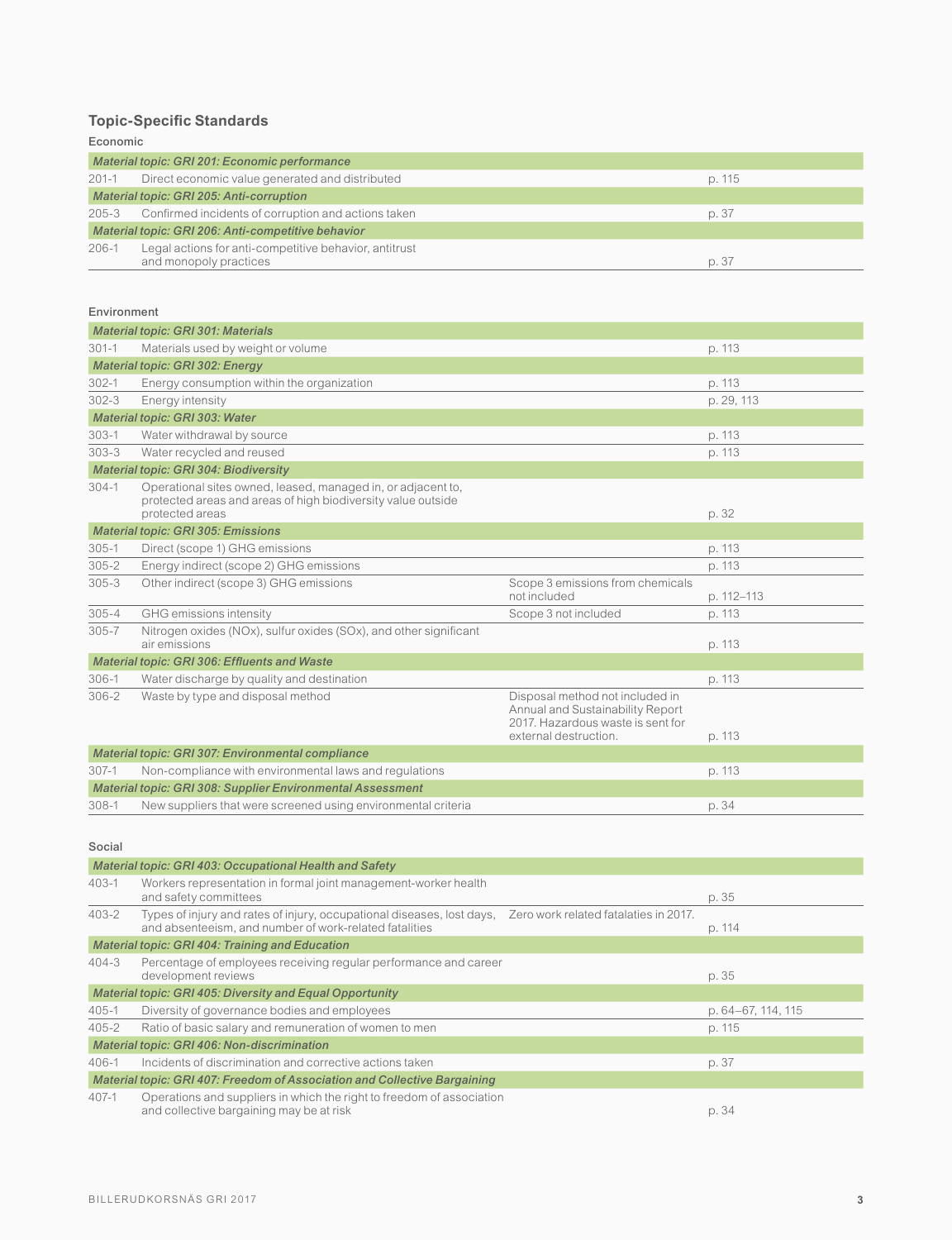|                                                            | Material topic: GRI 408: Child Labor                                                             |                                       |  |  |  |  |
|------------------------------------------------------------|--------------------------------------------------------------------------------------------------|---------------------------------------|--|--|--|--|
| $408 - 1$                                                  | Operations and suppliers at significant risk for incidents of child<br>labor                     | p. 34                                 |  |  |  |  |
|                                                            | Material topic: GRI 409: Forced or Compulsory Labor                                              |                                       |  |  |  |  |
| $409 - 1$                                                  | Operations and suppliers at significant risk for incidents of forced or<br>compulsory labor      | p. 34                                 |  |  |  |  |
|                                                            | Material topic: GRI 411: Rights of Indigenous People                                             |                                       |  |  |  |  |
| $411 - 1$                                                  | Incidents of violations involving rights of indigenous peoples                                   | p. 33                                 |  |  |  |  |
|                                                            | <b>Material topic: GRI 413: Local Communities</b>                                                |                                       |  |  |  |  |
| $413 - 1$                                                  | Operations with local community engagement, impact assessments,<br>and development programs      | p. 33, 35, 37, 39, 45,<br>$118 - 119$ |  |  |  |  |
| $413 - 2$                                                  | Operations with significant actual and potential negative impacts on<br>local communities        | p. 31, 72, 113, 118-119               |  |  |  |  |
| <b>Material topic: GRI 414: Supplier Social Assessment</b> |                                                                                                  |                                       |  |  |  |  |
| $414 - 1$                                                  | New suppliers that were screened using social criteria (incl. labor<br>practices, human rights)  | p. 34                                 |  |  |  |  |
| Material topic: GRI 416: Customer Health and Safety        |                                                                                                  |                                       |  |  |  |  |
| $416 - 2$                                                  | Incidents of non-compliance concerning the health and safety<br>impacts of products and services | p. 37, 39                             |  |  |  |  |
|                                                            | Material topic: GRI 417: Marketing and Labeling                                                  |                                       |  |  |  |  |
| $417 - 2$                                                  | Incidents of non-compliance concerning product and service infor-<br>mation and labeling         | p. 37, 39                             |  |  |  |  |
| $417 - 3$                                                  | Incidents of non-compliance concerning marketing communications                                  | p. 37, 39                             |  |  |  |  |
|                                                            | <b>Material topic: GRI 418: Customer Privacy</b>                                                 |                                       |  |  |  |  |
| $418 - 1$                                                  | Substantiated complaints concerning breaches of customer privacy<br>and losses of customer data  | p. 39                                 |  |  |  |  |
| Material topic: GRI 419: Socioeconomic Compliance          |                                                                                                  |                                       |  |  |  |  |
| $419 - 1$                                                  | Non-compliance with laws and regulations in the social and<br>economic area                      | p. 37                                 |  |  |  |  |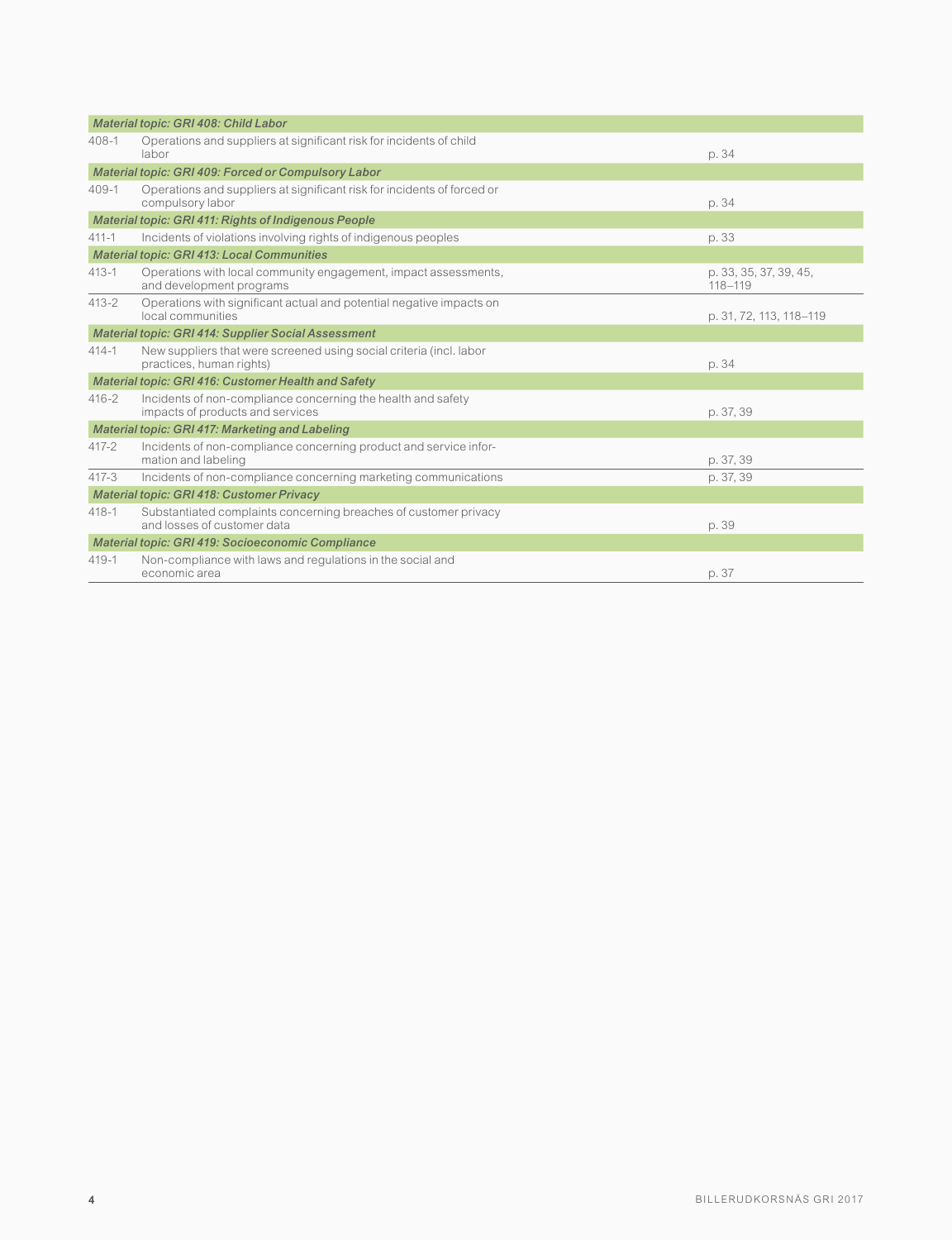# Index Management Approach Disclosure

A description about how BillerudKorsnäs manages its material topics and their related impacts

#### Governance – responsibility and resources

The Board and the company's Senior Management Team are responsible for formulating targets and strategies.

# GRI-200

#### *Economic – responsibility and resources*

Finance is responsible for all economic follow-up and reporting in general. References to pages in the index below are to the Annual and Sustainability Report 2017.

| Topics                                                                                                                                                                                                                                                                                                                                                                                                   | Impacts of the topics                                                                              | Internal materiality | External<br>materiality | Management processes<br>and procedures to identify<br>and follow up impacts                                                 | Purpose and targets |
|----------------------------------------------------------------------------------------------------------------------------------------------------------------------------------------------------------------------------------------------------------------------------------------------------------------------------------------------------------------------------------------------------------|----------------------------------------------------------------------------------------------------|----------------------|-------------------------|-----------------------------------------------------------------------------------------------------------------------------|---------------------|
| GRI 201:<br>Economic<br>Performance                                                                                                                                                                                                                                                                                                                                                                      | Positive impact on the<br>company's value and<br>profits, jobs and local<br>community development. | p. 21                | p. 118-119              | p. 47-58                                                                                                                    | $p. 4-5, 21$        |
| <b>GRI 205:</b><br>Anti-corruption                                                                                                                                                                                                                                                                                                                                                                       | p. 37                                                                                              | p. 21                | p. 118-119              | p. 37, 70, 117                                                                                                              | p. 21               |
| Anti-competitive behav- p. 118-119<br><b>GRI 206:</b><br>Anti-competitive behav-<br>iour is damaging to<br><b>Anti-Competitive</b><br>iour is not accepted<br>serious business and<br>within the company and<br><b>Behavior</b><br>it is therefore important<br>would have a negative<br>and damaging effect on<br>to combat the risk of it<br>BillerudKorsnäs' brand.<br>occurring.<br>was it to occur. |                                                                                                    |                      | p. 37, 70, 117          | Ensure that there is<br>knowledge of competition<br>law and that functions<br>are in place for reporting<br>non-compliance. |                     |

# GRI 300

#### *Environmental – responsibility and resources*

The managers of the plants and the units are responsible for work on improvements, supported by the business and management systems. References to pages in the index below are to the Annual and Sustainability Report 2017.

| Topics                                              | Impacts of the topics | Internal<br>materiality | External<br>materiality | Management processes<br>and procedures to identify<br>and follow up impacts | Purpose and targets |
|-----------------------------------------------------|-----------------------|-------------------------|-------------------------|-----------------------------------------------------------------------------|---------------------|
| GRI 301:<br><b>Materials</b>                        | p. 31, 72             | p. 31                   | p. 27, 31, 118-119      | p. 28, 34, 39, 113, 117, 120                                                | p. 27, 29           |
| GRI 302:<br>Energy                                  | p. 31                 | p. 31                   | p. 27, 31, 118-119      | p. 28, 34, 39, 113, 117, 120                                                | p. 27-29            |
| GRI 303:<br>Water                                   | p. 31                 | p. 31                   | p. 31, 72, 118–119      | p. 113, 117, 120                                                            | p. 118-119          |
| GRI 304:<br><b>Biodiversity</b>                     | p. 31                 | $p.32 - 33$             | $p.32 - 33$             | p. 117                                                                      | p. 29, 32           |
| GRI 305:<br><b>Emissions</b>                        | p. 31, 72             | p. 31, 72               | p. 118-119              | p. 117                                                                      | p. 27-29            |
| GRI 306:<br><b>Effluents</b><br>and Waste           | p. 31, 72             | p.72                    | p. 72, 118-119          | p. 117                                                                      | p.72                |
| GRI 307:<br>Environmental<br>Compliance             | p. 31, 72             | p.72                    | p. 118-119              | p. 113, 117                                                                 | p. 72               |
| GRI 308:<br>Supplier<br>Environmental<br>assessment | p. 31                 | p. 27, 31               | p. 118-119              | p. 34, 117                                                                  | p. 27, 29           |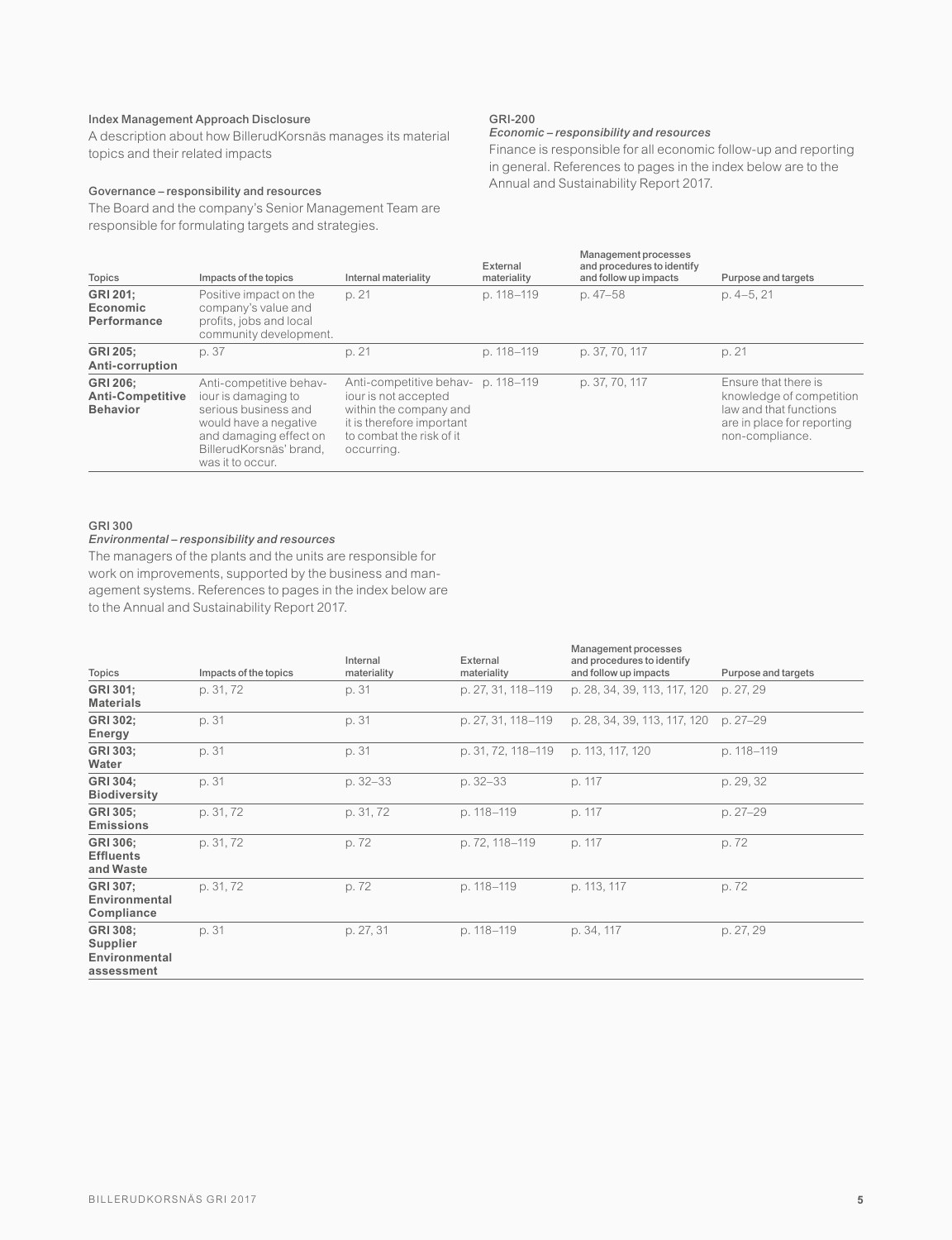#### GRI-400

# *Labor practices – responsibility and resources*

Responsibility for and governance of health and safety rests with HR, but is run operationally by the unit managers.

#### *Human rights – responsibility and resources*

The company complies with the UN's Universal Declaration of Human Rights and is a member of the UN Global Compact. The CEO bears ultimate responsibility for the Code of Conduct, which is based on the UN's Global Compact and the company's values, but it is the responsibility of every employee to be aware of and take responsibility for ensuring that the code is applied.

#### *Society – responsibility and resources*

Responsibility for steering the company's work on compliance with the law lies with the Legal function, which formulates policies on anti-corruption and competition issues. These are signed by the CEO as the holder of ultimate responsibility.

#### *Product responsibility – responsibility and resources*

The product safety group, which comprises representatives of all the plants, works to ensure that regulations, legislation and other requirements are met the world over. The technical customer support functions of the three business areas are responsible for registering grievances and complaints about products and other product-related management, which may apply to the company's product liability and which, depending on the issue, are passed on for action within the company.

| <b>Topics</b>                                                                       | Impacts of the topics                                                                                                                                                                     | Internal<br>materiality | External<br>materiality | Management processes<br>and procedures to identify<br>and follow up impacts | Purpose and targets                                                                                         |
|-------------------------------------------------------------------------------------|-------------------------------------------------------------------------------------------------------------------------------------------------------------------------------------------|-------------------------|-------------------------|-----------------------------------------------------------------------------|-------------------------------------------------------------------------------------------------------------|
| GRI-403:<br>Occupational<br>health and safety                                       | p. 35                                                                                                                                                                                     | p. 27, 118              | p. 118                  | p. 35, 114, 117                                                             | p. 29, 35                                                                                                   |
| GRI-404:<br><b>Training and</b><br>education                                        | $p. 21 - 22$                                                                                                                                                                              | p. 22, 118.             | p. 118                  | p. 72, 118, 120                                                             | p. 22, 35                                                                                                   |
| GRI 405:<br>Diversity and<br><b>Equal Opportunity</b>                               | $p.35 - 37$                                                                                                                                                                               | p. 118                  | p. 118                  | p. 35-37, 114, 117                                                          | p. 22, 29, 35-37, 114                                                                                       |
| GRI 406:<br>Non-<br>discrimination                                                  | p. 116                                                                                                                                                                                    | p. 118                  | p. 118                  | p. 35-37, 117, 118, 120                                                     | Work for and ensure that<br>discrimination does not take<br>place within the company or<br>among suppliers. |
| GRI 407;<br>Freedom of<br><b>Association</b><br>and Collective<br><b>Bargaining</b> | p. 116                                                                                                                                                                                    | p. 118                  | p. 116, 118             | p. 34, 117                                                                  | p. 34                                                                                                       |
| GRI 408:<br><b>Child Labor</b>                                                      | p. 116                                                                                                                                                                                    | p. 118                  | p. 116, 118             | p. 34, 117                                                                  | p. 34                                                                                                       |
| GRI 409:<br><b>Forced and Com-</b><br>pulsory Labor                                 | p. 116                                                                                                                                                                                    | p. 116, 118             | p. 116, 118             | p. 37, 117                                                                  | p. 34                                                                                                       |
| GRI 411:<br>Rights of Indige-<br>nous Peoples                                       | p. 32-33                                                                                                                                                                                  | p. 33                   | p. 33, 118              | p. 33                                                                       | p. 29                                                                                                       |
| GRI 413:<br>Local<br>Communities                                                    | p. 44-45                                                                                                                                                                                  | p. 44-45                | p. 72, 118              | p. 33, 45, 118                                                              | p. 29, 45, 118                                                                                              |
| GRI 414:<br><b>Supplier Social</b><br>Assessment                                    | p. 29, 116                                                                                                                                                                                | p. 31                   | p. 116, 118             | p. 34, 117                                                                  | p. 29, 31                                                                                                   |
| GRI 416:<br><b>Customer Health</b><br>and Safety                                    | p. 71                                                                                                                                                                                     | p. 39                   | p. 39                   | p. 39, 71, 117                                                              | p. 39, 117                                                                                                  |
| GRI 417;<br><b>Marketing and</b><br>Labeling                                        | p. 71                                                                                                                                                                                     | p. 39                   | p. 39                   | p. 39, 71, 117                                                              | p. 39                                                                                                       |
| <b>GRI 418:</b><br><b>Customer Privacy</b>                                          | Deficiencies in processing<br>customers' confidential infor-<br>mation and in customer con-<br>fidentiality can have a major<br>negative impact on the com-<br>pany's trust and business. | p. 118                  | p. 118                  | p. 117                                                                      | p. 118                                                                                                      |
| GRI 419:<br>Socioeconomic<br>Compliance                                             | p. 35-37                                                                                                                                                                                  | p.70                    | p. 70, 118              | p. 37, 117                                                                  | p. 37, 72                                                                                                   |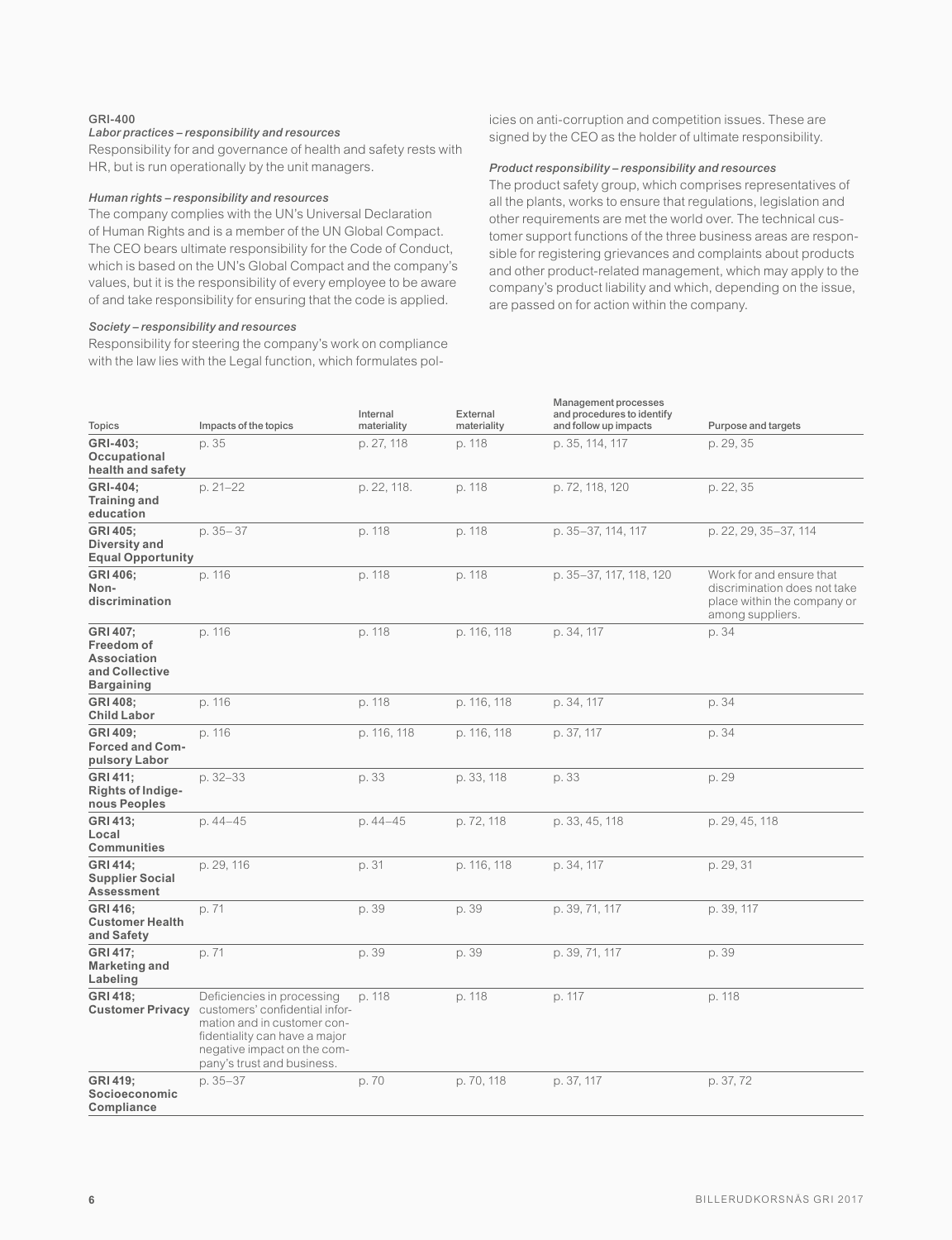# Systems used

# *Purchasing, Supply Chain Management, Pulp*

A process for assessment by self-assessment and physical meetings is used since 2014. The target is to have suppliers representing 70 per cent of the purchase value spent assessed within three years cycles. Suppliers representing a spend above SEK 100 000 shall according to the model be assessed regarding a specific supplier assessment process, described at http://billerudkorsnas.com/Sustainability

All new Purchasing suppliers in 2017 were initially screened, according to the six criteria in the model. All new SCM suppliers were assessed in 2017 and no new pulp suppliers were introduced.

#### *Forestry*

According to legislation, demand for PEFC certification among contractors, collective agreements for the employees and contractual agreements based on mutual responsibilities all relevant criteria are covered by the annual supplier assessment procedures for the forestry contractors. Child and forced labor is not a risk in the operations. Consultation with indigenous people take place annually to discuss plans and how to avoid or mitigate negative impact. For wood supply there are specific quidelines and routines to avoid unacceptable sources in accordance with its Chain of Custody certification and the EU Timber Regulation. Six new contractors were introduced and assessed in 2017.

#### Processes used, identification, assessment practices *Purchasing, Supply Chain Management, Pulp*

The process is described at http://billerudkorsnas.com/ Sustainability.

The target for Supply Chain is to evaluate all suppliers representing more than one percent of the total volume of business by physical meetings during a three-year period. In 2016 all Pulp suppliers were assessed according to BillerudKorsnäs common regulations. They were all found to be low risk suppliers and were approved for three years due to our standards.

#### *Forestry*

Mainly processes are ensured by the legislation, annual supplier assessments, contracts, certification and follow-up, see also Annual and Sustainability Report 2017 page 33.

All forestry contractors are assessed annually through audits, grievances mechanisms and contractual reviews. The assessment document specifies a number of demands that shall be followed from day one to ensure the social topics for employees in the companies are upheld, as collective agreements, assurances and security arrangements. Also, competence, equipment and sub-contractors are checked according to social as well as environmental topics.

#### Actions taken

#### *Purchasing, Supply Chain Management, Pulp, Forestry*

Regarding all supplier assessments in 2017, there were no major non-conformities and all suppliers were approved. As described on page 32–33 in the Annual and Sustainability Report 2017 there was an extensive training programme to address issues that had been identified in 2016. Health and safety work will also be focus in BillerudKorsnäs' internal audits of contractors in 2018.

#### Expectations defined

# *Purchasing, Supply Chain Management, Pulp, Forestry*

Common agreement templates covering this area are used. The expectations in the agreement called "Purchaser standards for business partners" define what shall be achieved as well as what shall be mitigated and avoided, http://billerudkorsnas.com/ sustainability. For pulp suppliers' expectations are defined in the contracts.

In Supply Chain Management, environmental demands to develop sustainable transport solutions causing less negative impact from emissions are presented. For all three areas (Purchasing, Pulp, Supply Chain Management) socially oriented demands, such as no child labor, are presented.

When purchasing cutting rights from forest owners it is defined which responsibility is placed on BillerudKorsnäs and the forest owner respectively by means of an annex in the contract. Beside economic or practical matters this is mainly about environmental protection to prevent the area from negative impacts. During the process of signing an agreement with contractors for logging etcetera the system APSE (www.apse.se), is used, which stipulates what should be included in a fair agreement while being business oriented. This is used as a basis for promoting fair business practices and professional work. On top of this it is demanded the forestry contractors shall be certified in accordance with the contractor standard in the PEFC system (www.pefc.se), which stipulates expectations on the contractor in a number of specific areas regarding environment and social topics.

#### Incentives

#### *Purchasing, Supply Chain Management, Pulp, Forestry*

For Forestry, contractors and transport suppliers are usually not explicitly paid according to quality even though there are quality parameters defined when agreements are set. Logging contractors are paid according to the volume produced and transporters are paid according to the volume delivered. But there are nevertheless incentives for all of them to perform well in order to improve operations and relations. When it comes to planting there is a quality related topic to the payment, however. As part of the follow-up work there are meetings used for detailed professional feed-back, which in many cases is a strong incentive to perform well. There are better possibilities for a contractor to negotiate if the performance is of high quality.

For Purchasing, Supply Chain Management and Pulp, no processes identified related to incentives beside contractual demands.